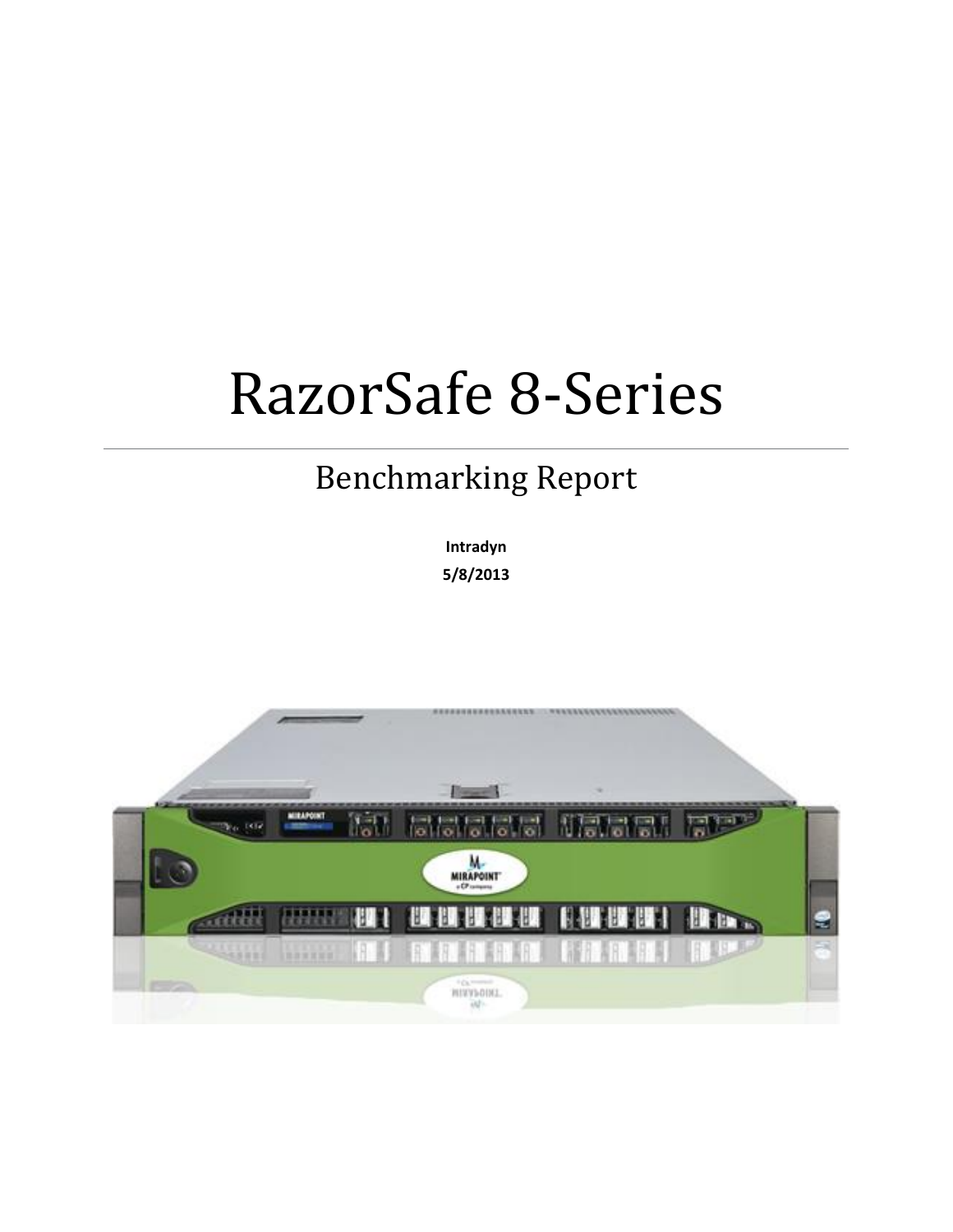# **RazorSafe 8-Series Benchmarking Report**

This report provides most comprehensive benchmark information on RazorSafe 8-Series. It is intended to facilitate the selection process for the most suitable RazorSafe appliance. We understand that each business environment is unique and the actual results may vary.

The benchmarking was performed in our test lab. Most common production environment settings (based on historic data and customer feedback) were used to setup the test servers to obtain realistic results. The tests were designed to run all major processes simultaneously. The goal was to exert maximum stress conditions on each 8-Series model.

|                          | <b>RS800-B1</b> | <b>RS800-B4</b> | <b>RS8000-B8</b> |
|--------------------------|-----------------|-----------------|------------------|
| 5 year deployment        | $8K^9K$         | 35K~40K         | 75K~80K          |
|                          | emails per day  | emails per day  | emails per day   |
| 4 year deployment        | 10K~11K         | 45K~50K         | 120K~125K        |
|                          | emails per day  | emails per day  | emails per day   |
| 3 year deployment        | 13K~14K         | 55K~65K         | 155K~165K        |
|                          | emails per day  | emails per day  | emails per day   |
| <b>Parallel Searches</b> | 20              |                 | 60               |

# **Summary of the results**

.

*These numbers are guidelines extrapolated from tests performed in controlled environment. The individual results may vary.*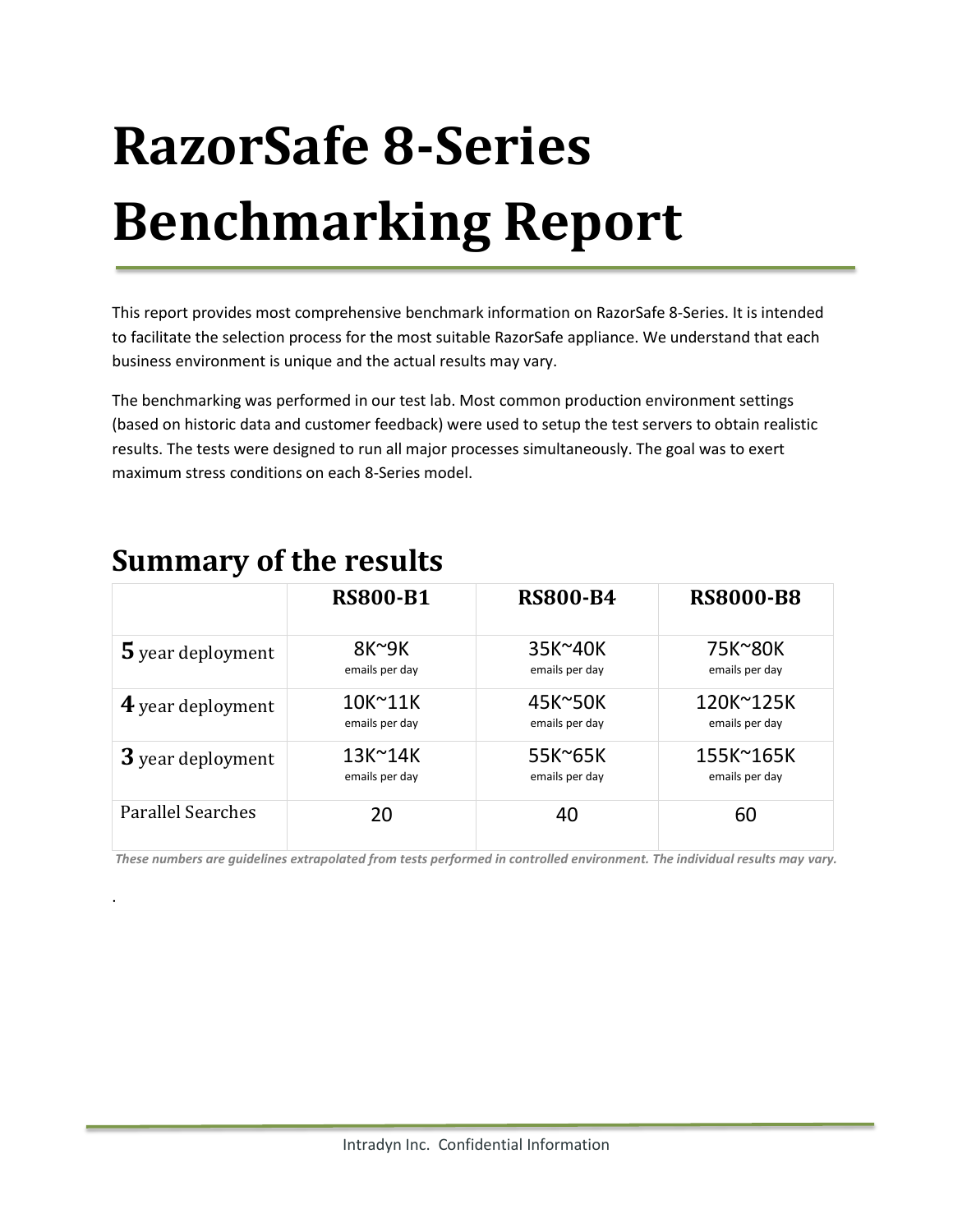RS180-B1 RazorSafe 8-Series

| Maximum storage capacity                               | 15 million emails                |
|--------------------------------------------------------|----------------------------------|
|                                                        |                                  |
| Recommended Daily Load for $5$ year deployment         | $8K \sim 9K$ Emails per day      |
|                                                        |                                  |
| Recommended Daily Load for $\mathbf 4$ year deployment | $10K \approx 11K$ Emails per day |
|                                                        |                                  |
| Recommended Daily Load for $\mathbf 3$ year deployment | $13K \approx 14K$ Emails per day |
|                                                        |                                  |
| Maximum number of parallel searches                    | 20                               |





| <b>Hardware Specification</b> |                                |  |
|-------------------------------|--------------------------------|--|
| Chassis Form Factor           | 1U-4x3.5"                      |  |
| <b>CPU</b>                    | $1 \times 4$ cores             |  |
| Memory                        | $12$ GB                        |  |
| 1Gbit Network Ports           |                                |  |
| Disk Size                     | 2X2TB - 3.5" - SATA - 7.2K RPM |  |
| Raid Level                    | Software RAID 1                |  |
| Storage                       | 1TB                            |  |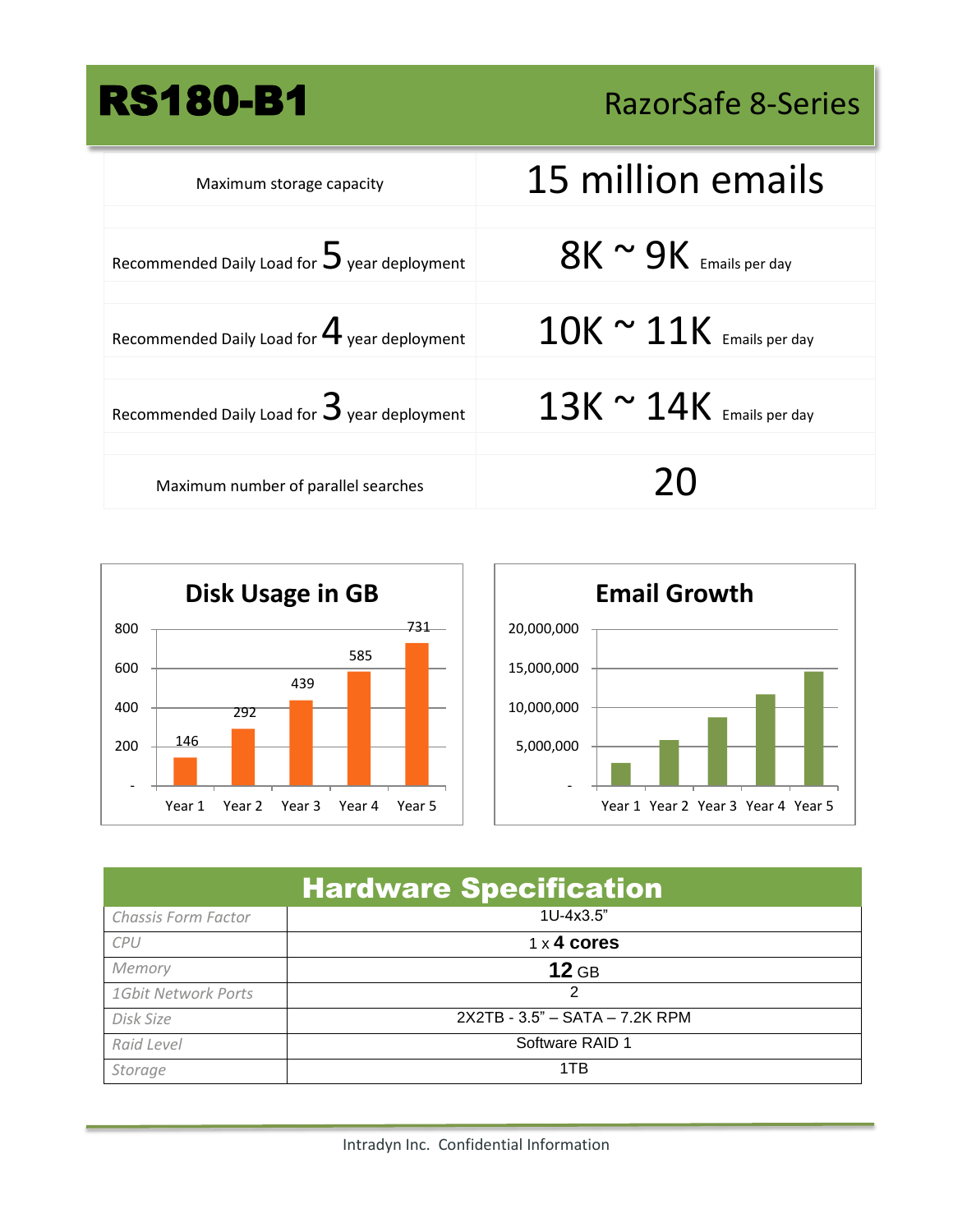# Benchmark Details (RS180-B1)

| <b>Benchmarking Period</b>                                                                                                    | 32 days              |
|-------------------------------------------------------------------------------------------------------------------------------|----------------------|
| <b>Sustainable</b> fetch load per day<br>(Number of emails that a RazorSafe can handle on a daily bases<br>until it is full.) | <b>30,000 emails</b> |
| <b>Maximum</b> email fetched in a day during<br>benchmarking                                                                  | 104,136 emails       |
| <b>Average</b> number of emails fetched during<br>benchmarking                                                                | 86,523 emails        |
| Average size of an email                                                                                                      | $75_{kB}$            |
| <b>Disk saving</b> via de-duplication & compression                                                                           | 35.                  |

#### **Email fetched per day for duration of benchmarking**

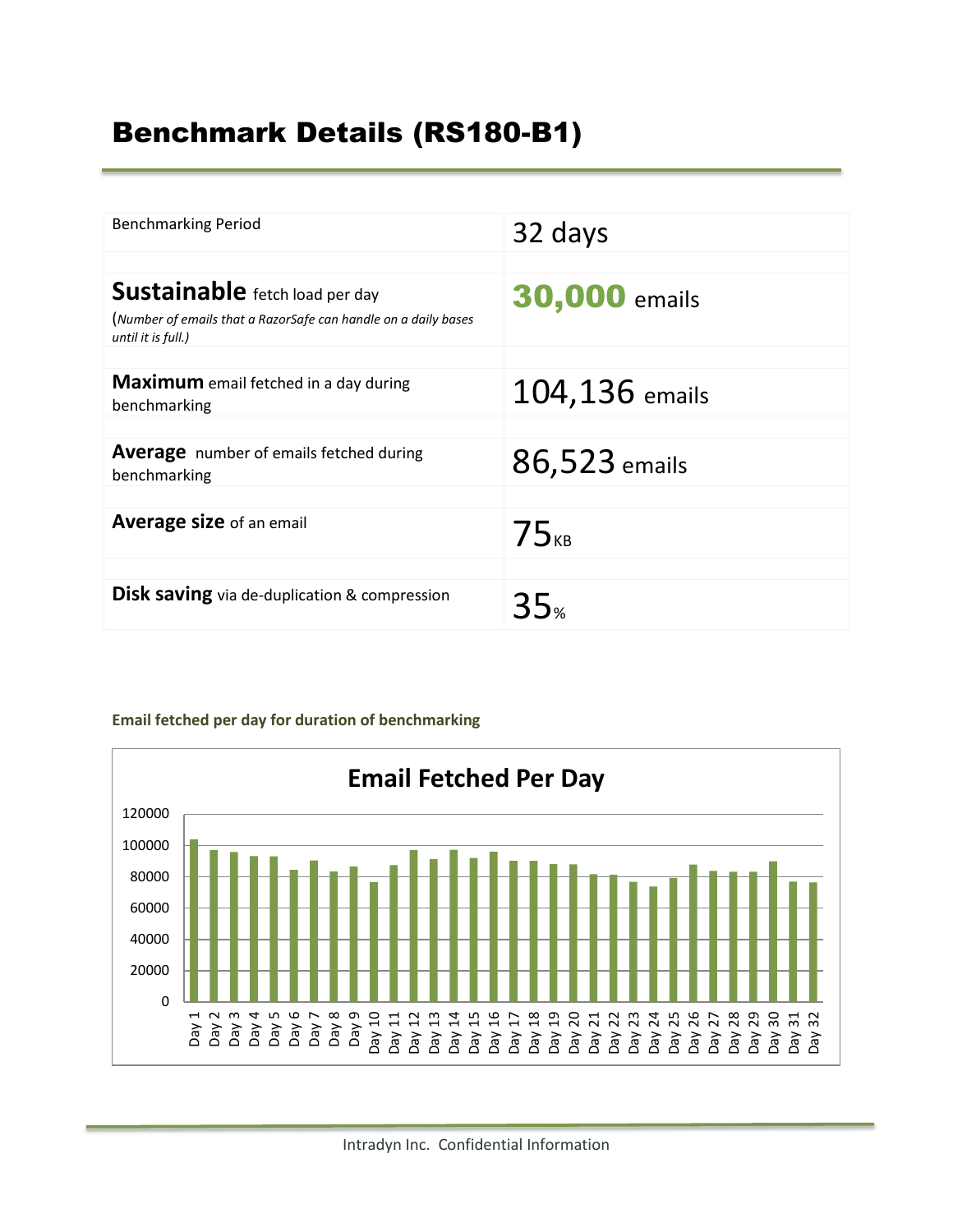# RS800-B4 RazorSafe 8-Series

| Maximum storage capacity                               | 67 million emails                |
|--------------------------------------------------------|----------------------------------|
| Recommended Daily Load for $5$ year deployment         | $35K \approx 40K$ Emails per day |
| Recommended Daily Load for $\mathbf 4$ year deployment | $45K \approx 50K$ Emails per day |
| Recommended Daily Load for $\mathbf 3$ year deployment | 55K $\sim$ 65K Emails per day    |
| Maximum number of parallel searches                    |                                  |





| <b>Hardware Specification</b> |                                  |  |
|-------------------------------|----------------------------------|--|
| Chassis Form Factor           | $1U-4x3.5"$                      |  |
| CPU                           | $1 \times 6$ cores               |  |
| Memory                        | 48 GB                            |  |
| 1Gbit Network Ports           | 2                                |  |
| Disk Size                     | $4x2TB - 3.5" - SATA - 7.2K RPM$ |  |
| Raid Level                    | Hardware RAID 5                  |  |
| Storage                       | 4TB                              |  |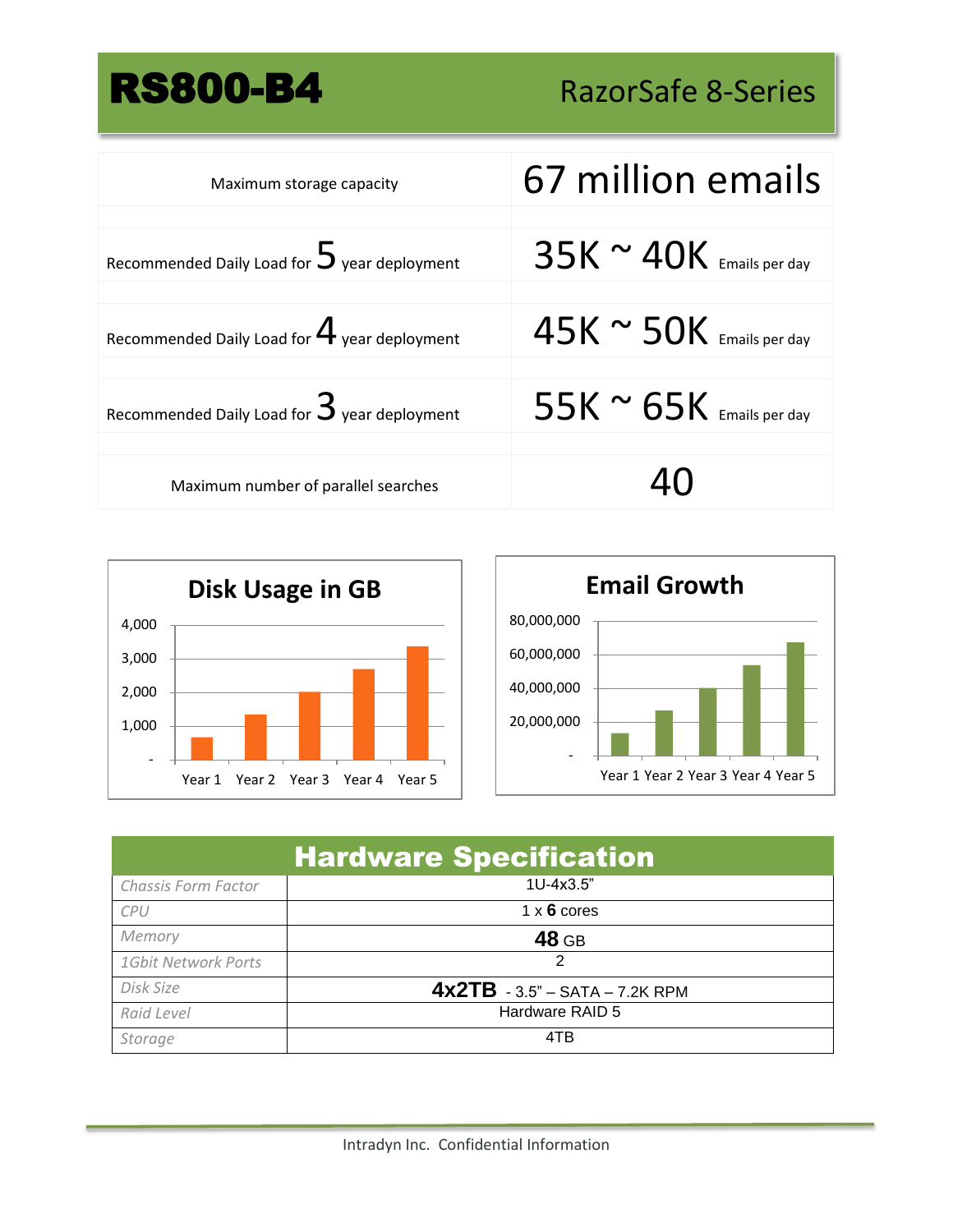# Benchmark Details (RS800-B4)

| <b>Benchmarking Period</b>                                                                                                    | 70 days               |
|-------------------------------------------------------------------------------------------------------------------------------|-----------------------|
| <b>Sustainable</b> fetch load per day<br>(Number of emails that a RazorSafe can handle on a daily bases<br>until it is full.) | <b>100,000 emails</b> |
| <b>Maximum</b> email fetched in a day during<br>benchmarking                                                                  | 530,000 emails        |
| <b>Average</b> number of emails fetched during<br>benchmarking                                                                | 308,611 emails        |
| Average size of an email                                                                                                      | $75_{KB}$             |
| <b>Disk saving</b> via of de-duplication & compression                                                                        | 35∝                   |



Emails fetched per day for the duration of the benchmarking period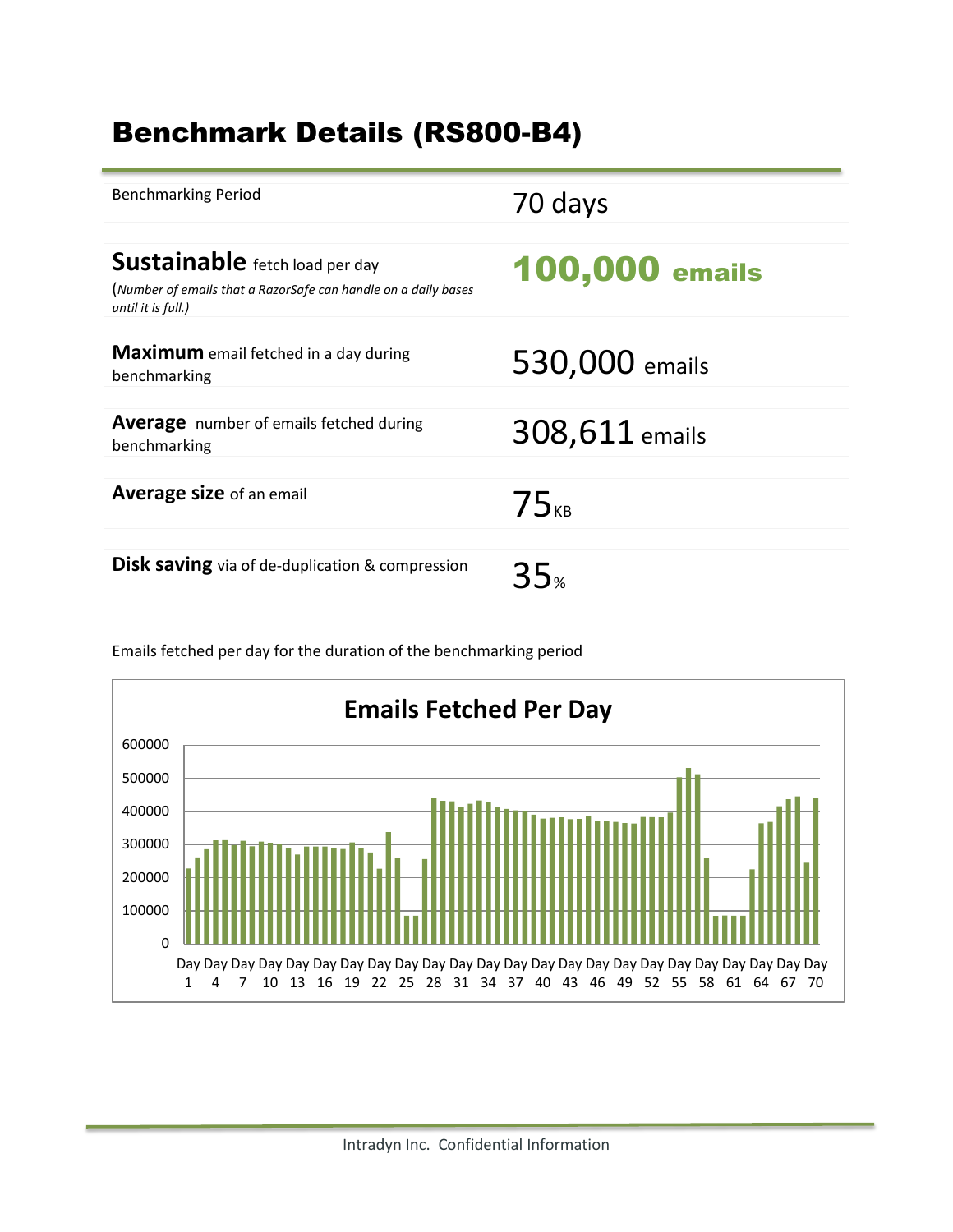# RS8000-B8 RazorSafe 8-Series

| Maximum storage capacity                               | 140 million emails                 |
|--------------------------------------------------------|------------------------------------|
| Recommended Daily Load for $5$ year deployment         | $75K \approx 80K$ Emails per day   |
| Recommended Daily Load for $\mathbf 4$ year deployment | $120K \approx 125K$ Emails per day |
| Recommended Daily Load for $\mathbf 3$ year deployment | $155K \approx 165K$ Emails per day |
| Maximum number of parallel searches                    | 50                                 |





| <b>Hardware Specification</b> |                                   |  |
|-------------------------------|-----------------------------------|--|
| Chassis Form Factor           | 1U-4x3.5"                         |  |
| CPU                           | $2 \times 6$ cores                |  |
| Memory                        | <b>64 GB</b>                      |  |
| 1Gbit Network Ports           | 2                                 |  |
| Disk Size                     | $12x1TB - 2.5" - SATA - 7.2K RPM$ |  |
| Raid Level                    | Hardware RAID 5                   |  |
| Storage                       |                                   |  |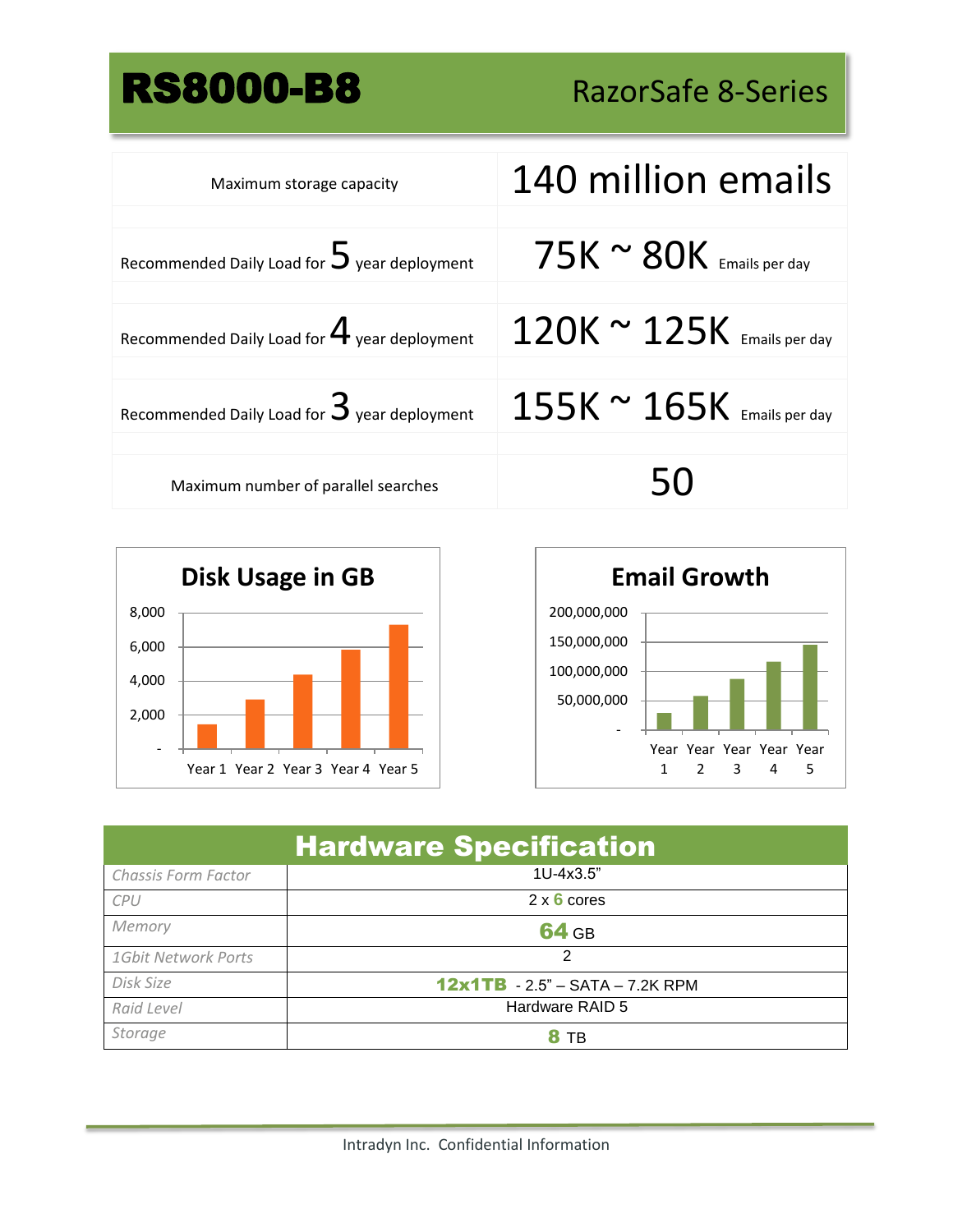## Benchmark Details (RS8000-B8)

| <b>Benchmarking Period</b>                                                                                                    | 76 days               |
|-------------------------------------------------------------------------------------------------------------------------------|-----------------------|
| <b>Sustainable</b> fetch load per day<br>(Number of emails that a RazorSafe can handle on a daily<br>bases until it is full.) | <b>168,000 emails</b> |
| Maximum email fetched in a day during<br>benchmarking                                                                         | 774,000 emails        |
| <b>Average</b> number of emails fetched during<br>benchmarking                                                                | 505,694 emails        |
| Average size of an email                                                                                                      | 75 <sub>KB</sub>      |
| <b>Disk saving</b> via de-duplication & compression                                                                           | 35 <sub>%</sub>       |

Emails fetched per day for the duration of the benchmarking period

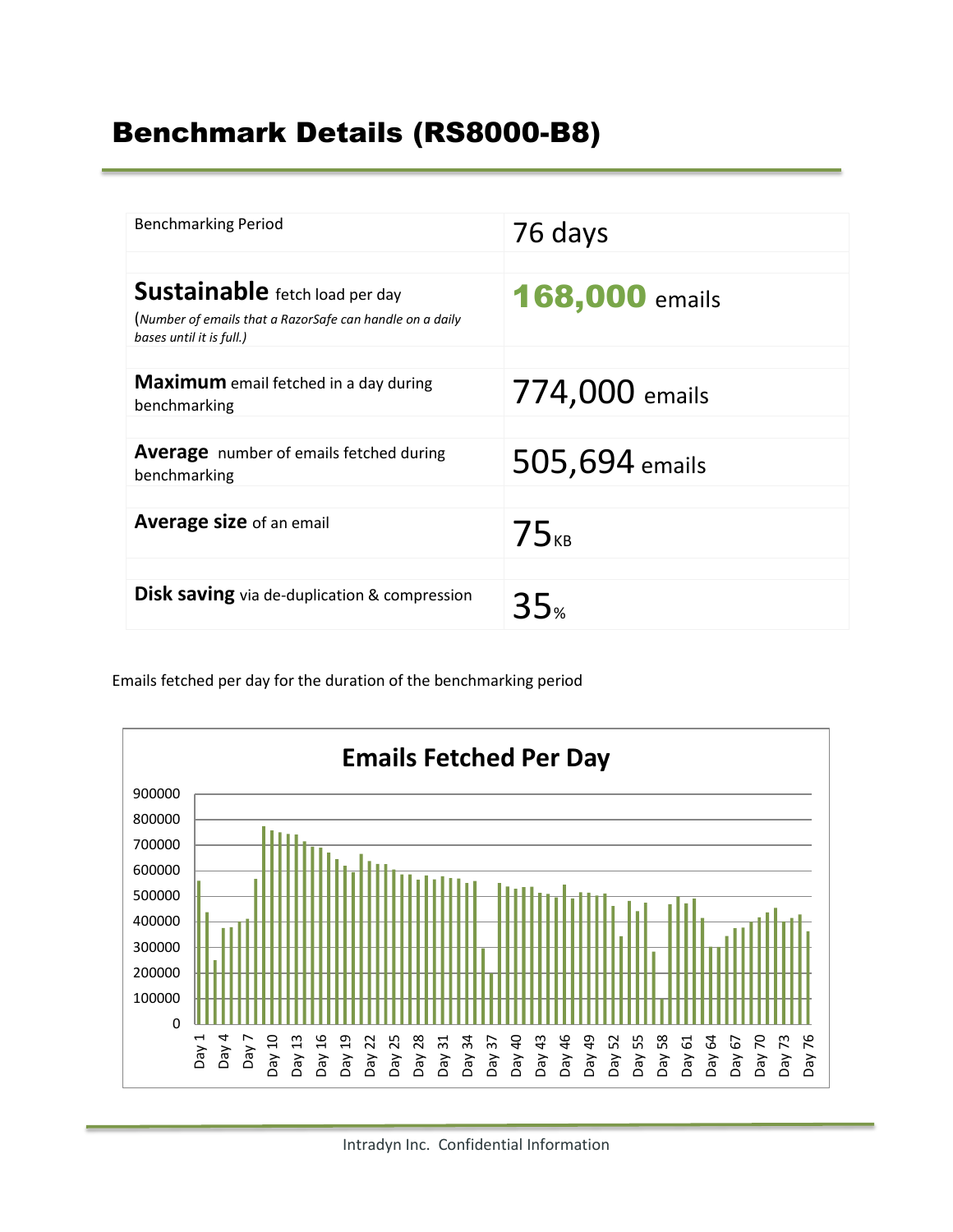# **Definition of Terms**

### **Sustainable Load**

Number of emails that a RazorSafe can handle on a daily bases until it is full.

#### **Maximum Load**

Maximum load can be sustained for a few weeks but *will result in severe performance degradation*.

#### **Parallel Searches**

Total number of searches a RazorSafe can handle simultaneously.

## **Benchmarking Methodology**

#### **Scheduled and configured processes**

- 1) Each machine was setup to **fetch** and receive emails via **SMTP.**
- 2) Each machine was setup to run data aging on **daily** basis.
- 3) Each machine was setup to perform remote backup on **daily** basis.
- 4) Each machine was scheduled to perform searches once every **15 minutes.**

#### **Searching**

- 1) Parallel searches were performed number of times daily (at least 2 times daily).
- 2) Total 5000 searches were performed 6 to 8 hours daily during benchmarking period.

#### **Email Data:**

- 1) Average size of one email [randomly generated]: 75KB
- 2) Average size of each attachment: 530KB average attachment
- 3) Three percent (3%) of emails included attachments.
- 4) Fifty percent (50%) of the emails were multipart emails.
- 5) Portion of data set included emails containing double byte character. These include emails which have been collected over the past few years.